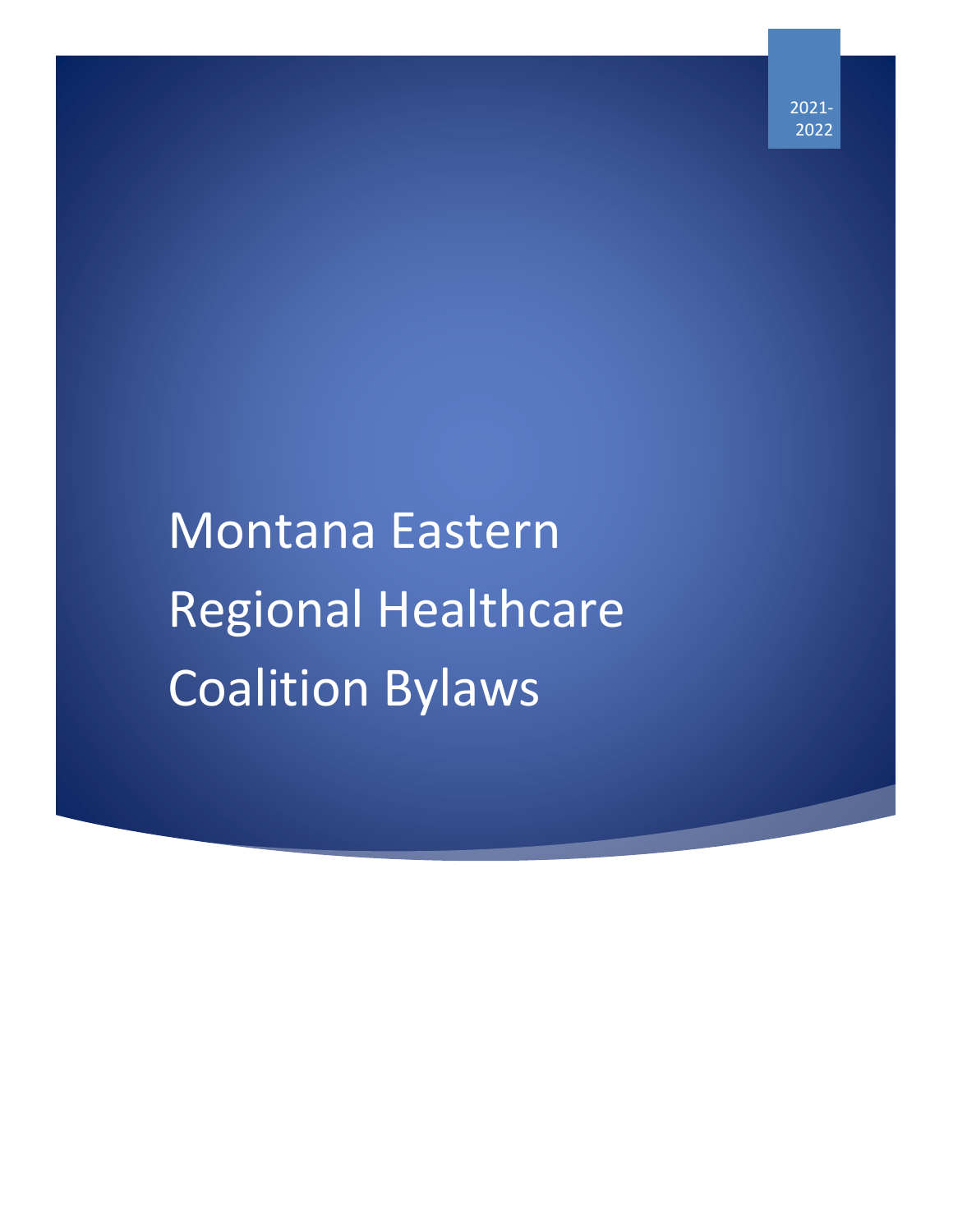# **BYLAWS**

#### **ARTICLE I: DEFINITION, NAME & GEOGRAPHICAL AREA**

#### **Section 1: Definition**

- A. A Healthcare Coalition (HCC) is defined as a group of individual healthcare organizations that operate within a Multi-Agency Coordination (MAC) System and specified geographic area(s). The HCC agrees to work together to enhance their response to emergencies or disasters. The HCC is composed of relatively independent organizations that voluntarily coordinate their preparedness, response, and recovery planning.
- B. The HCC does not conduct, command, or control emergency operations.

#### **Section 2: Title**

A. The name of this organization shall be the Montana Eastern Regional Healthcare Coalition (ERHCC).

#### **Section 3: Mission**

A. The mission of the ERHCC is to provide a collaborative structure for regional healthcare organizations, providers, and their partners to facilitate all-hazards disaster and emergency preparedness, response, and recovery through coordinated planning, training, and exercise opportunities.

#### **Section 4: Vision**

A. The vision of the ERHCC is to guide, refine, and coordinate activities of its healthcare members in an effort to aide preparation and management for any emergency, ensuring a safer region and state for all of its residents and visitors.

#### **Section 5: Boundaries**

A. Boundaries are defined by Executive Committee members with approval by the Advisory Council.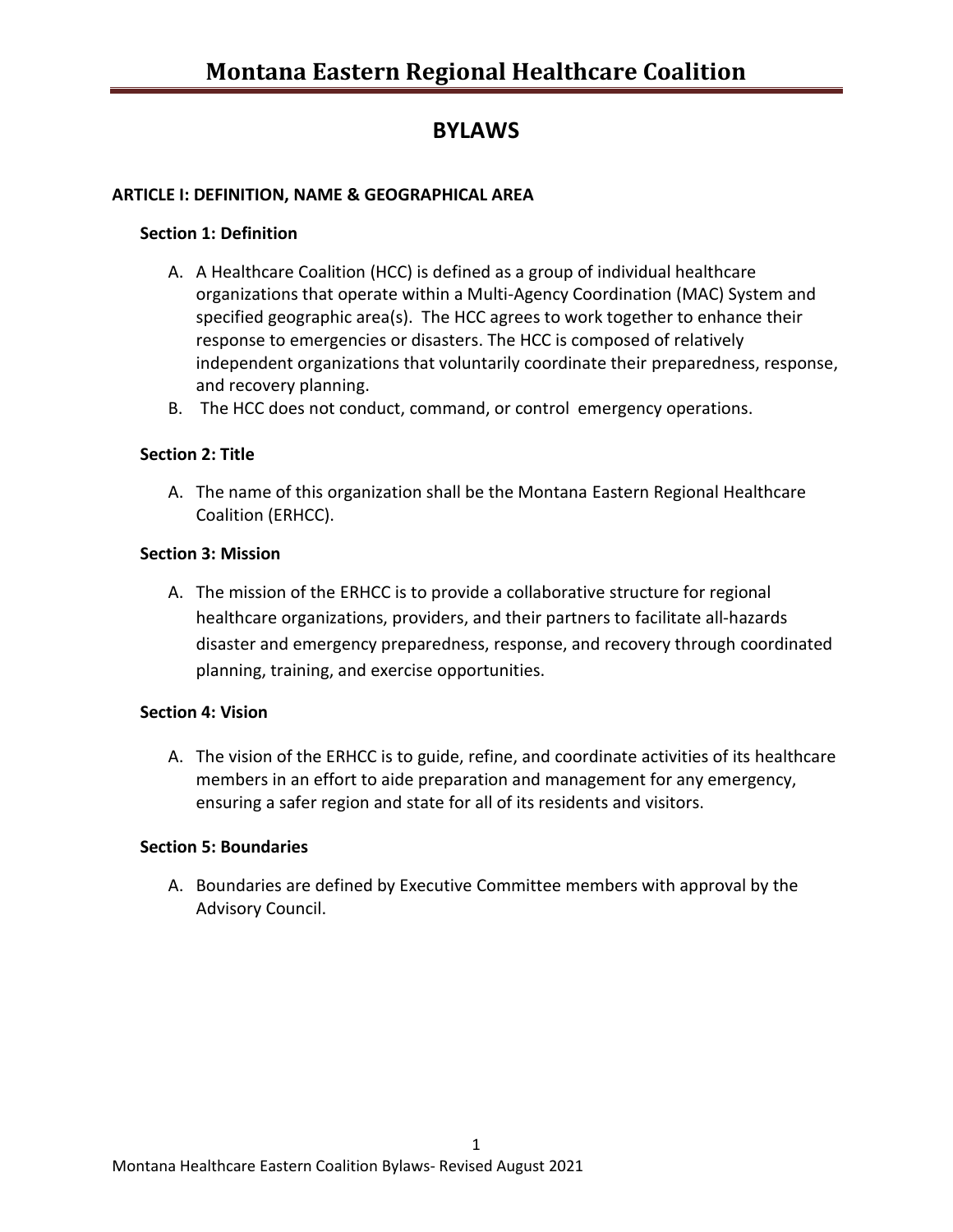

B. The ERHCC's geographical area includes the following counties: Phillips, Daniels, Sheridan, Valley, Roosevelt, Richland, McCone, Garfield, Dawson, Wibaux, Prairie, Rosebud, Custer, Fallon, Powder River, Carter, Treasure, along with the Tribal Areas of Fort Peck and Northern Cheyenne.

#### **Section 6: Roles within Boundaries**

- A. The role of the ERHCC is to communicate and coordinate and not replace or interfere with official command and control structure authorized by state and local emergency management. This includes planning, organizing and equipping, training, exercises and evaluation. This includes coordinated plans to guide decisions regarding healthcare support.
- B. The ERHCC will:
	- 1. Facilitate more effective, efficient and timely situational awareness and coordination of resources, resulting in an overall improved healthcare emergency response.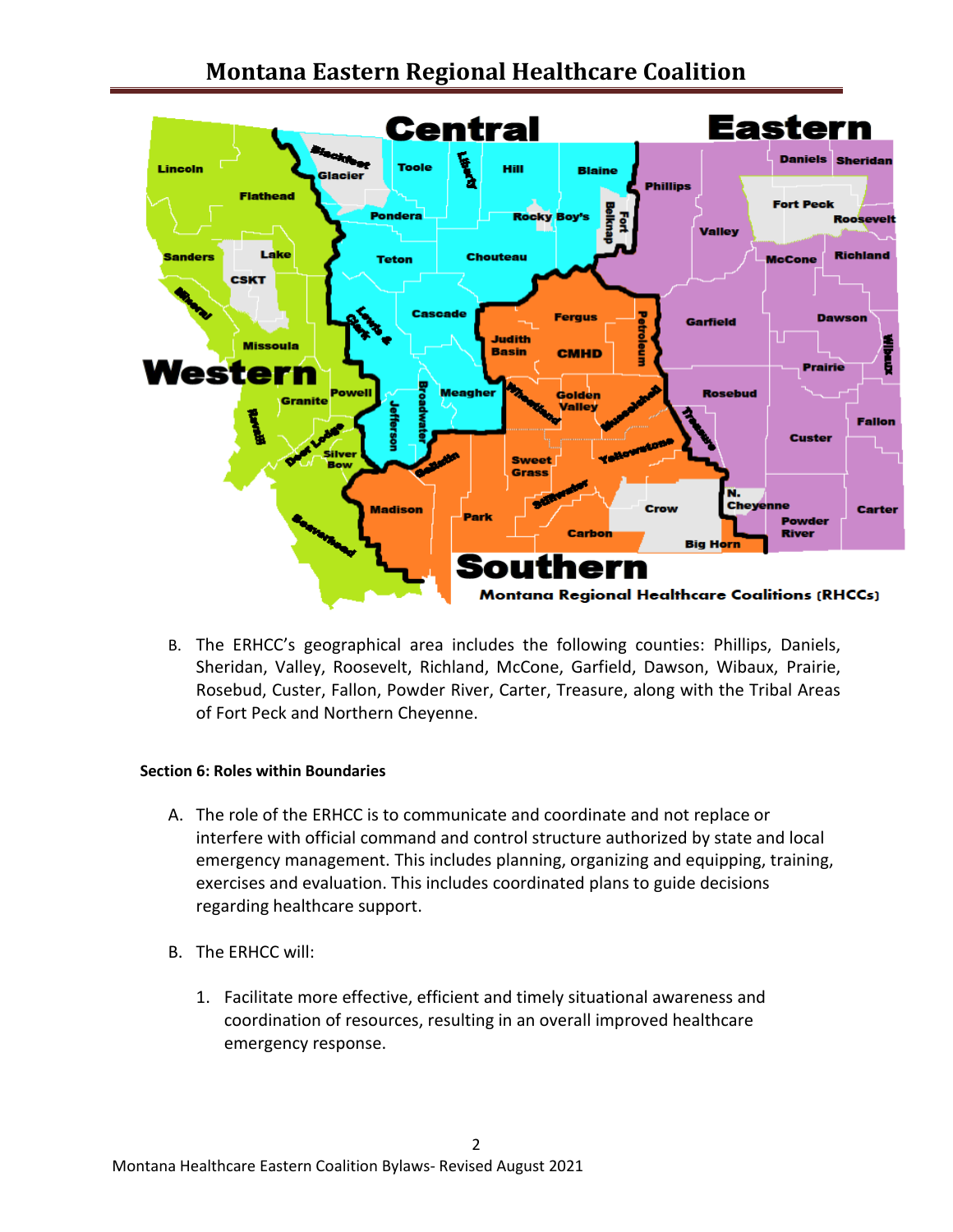- 2. Provide a forum for the healthcare community to interact with one another and with other response agencies at a county, region, and state level to promote emergency preparedness.
- 3. Foster communications between local, regional, and state entities on community-wide emergency planning and response.
- 4. Facilitate collaborative planning to ensure a strong and resilient healthcare system for response and recovery to an incident-driven medical surge.
- 5. Coordinate disaster related surge training for healthcare responders.
- 6. Improve healthcare response capabilities through coordinated exercise and evaluation.
- 7. Issue grants and offer training and exercise opportunities to ERHCC members.

All disasters are managed at the most local level as possible, supporting the whole community all-hazards approach to preparedness and response.

#### **ARTICLE II: EXECUTIVE COMMITTEE**

#### **Section 1: Definition and Roles**

- A. The Executive Committee must include representatives from hospitals, emergency medical services, public health departments, and emergency management. The Executive Committee can also include representatives from hospice, long term care, home care, psychiatric residential treatment centers, surgery centers, urgent care centers, primary care centers, rehabilitation centers, community health centers, transplant centers, rural health clinics, federally qualified health centers, organ procurement, end stage renal disease facilities, and other healthcare agencies.
	- 1. The Executive Committee will contain a maximum of 15 members and attempt to keep the maximum number at all times.
	- 2. The Executive Committee will function as the governing body of the ERHCC. This includes approving or rejecting grant applications and determining annual budgets.

3

o Based on local and regional Hazard Vulnerability Assessments (HVA), regional Coalition Assessment Tool (CAT), local emergency plans and other Assistant Secretary of Preparedness and Response (ASPR) – Healthcare Preparedness Plan (HPP) Funding Opportunity Announcement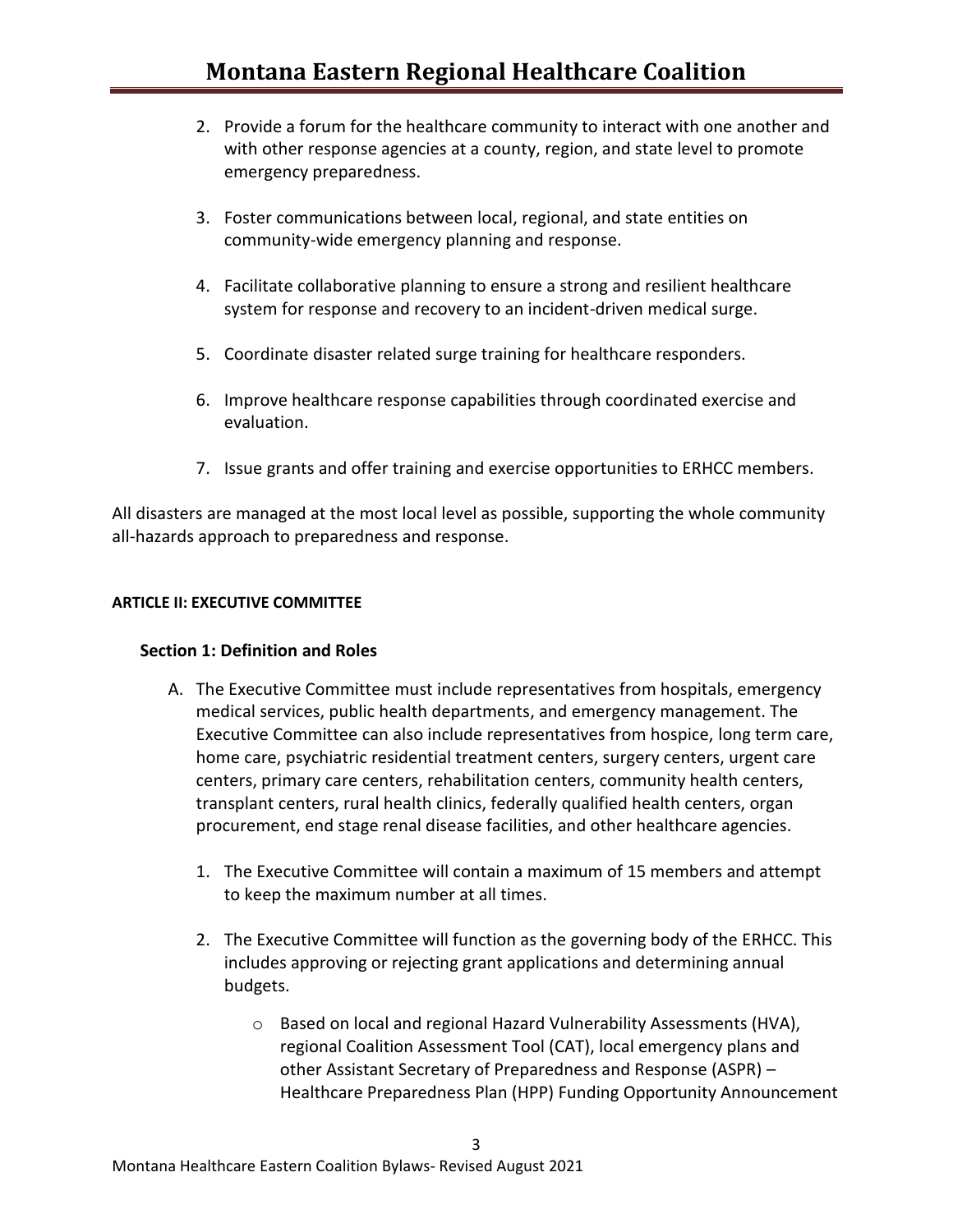(FOA) deliverables, the Executive Committee is responsible for developing and maintaining: A regional Preparedness and Response Plan;

- o All required regional annexes;
- o A regional Response Plan;
- o A regional Continuity of Operations Plan (COOP);
- o A regional Workplan;
- o The regional coalition budget;
- o Regional training and exercises, based on the HVA and CAT; and
- o Distribution plan for the regional Personal Protective Equipment (PPE) Cache.

#### **Section 2: Officers and Duties**

- A. The Executive Committee shall appoint the following positions from current active committee members by majority vote:
	- 1. Chairperson:
		- o The Chairperson shall provide the direction and leadership of the Regional Coalition. He or she presides at meetings and in general performs the duties incidental to the office and other such duties as prescribed by the ERHCC.
	- 2. Co-Chair
		- o The Co-Chair will assist the Chairperson in providing the direction and leadership of the ERHCC. The Co-Chair will serve in the absence of the Chairperson and assume the position of the Chairperson if unable to complete the term of office.
	- 3. Secretary
		- o Secretary duties will be performed by HPP Staff and the regional coalition coordinator. Duties include recording meeting minutes and maintaining the Executive Committee roster.
	- 4. Treasurer
		- o The Treasurer, in conjunction with Montana Hospital Association (MHA) staff, shall complete quarterly financial reports and present to the Executive Committee at committee meetings.

#### **Section 3: Election of Officers**

A. Any Executive Committee member in good standing can be nominated to be an officer. To be in good standing, a member must have attended 75 percent of Executive Committee meetings in the previous one-year period.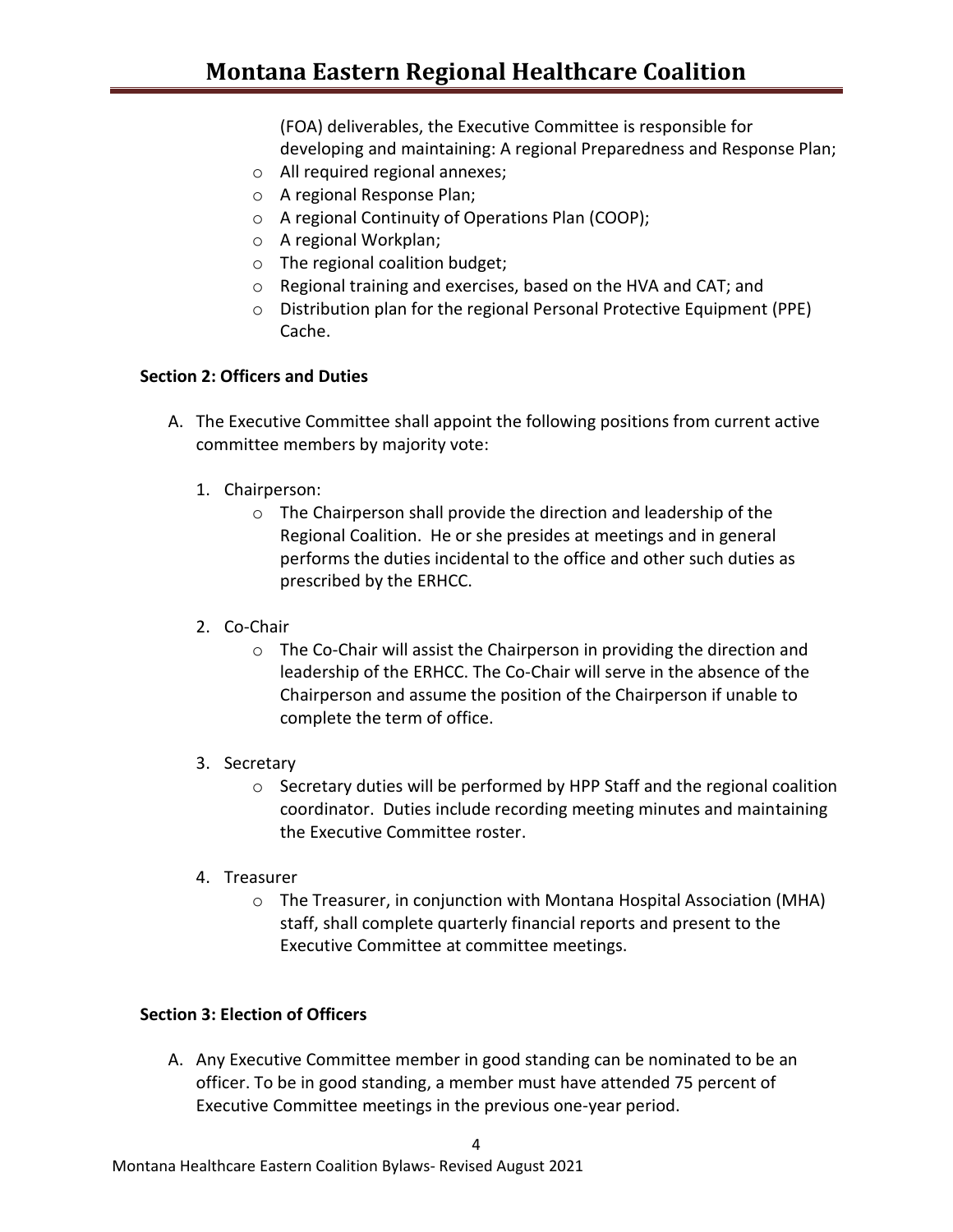B. Newly elected officers shall be announced by June 30<sup>th</sup>

#### **Section 4: Length of Service**

.

- A. The Chairperson will serve a two (2) year term with the Co-Chair filling the Chairperson position the following third (1) year term.
- B. The Co-Chair will serve a term as Co-Chair for two (2) years and then move into the Chairperson position.
- C. The Secretary will serve a term of one (1) year and can remain in that position if voted upon by the Executive Committee members, or may be filled by HPP staff.
- D. The Treasurer will serve a term of one (1) year and can remain in that position if voted upon by the Executive Committee membership.
- E. Terms shall commence on July  $1<sup>st</sup>$  and will end on June 30<sup>th</sup>.

#### **Section 5: Removal of Regional Coalition Executive Members**

A. ERHCC members can request the removal of an Executive Committee member with or without cause. Examples of removal include non-attendance of Executive Committee meetings, misuse of funds, theft, etc. Upon a 2/3 vote of the Executive Committee, the member may be removed.

#### **Section 6: Member Vacancies**

A. In the event of a vacancy of an Executive Committee position, for any reason, the Executive Committee along with the Regional Coalition Coordinator will seek another representative from that organization type.

#### **Section 7: Conflict of Interest**

A. An Executive Committee member who has a direct personal interest in any matter placed before the ERHCC shall disclose his or her interest prior to any discussion of that matter. The disclosure shall become a part of the record of the ERHCC official proceedings. The conflicted member shall refrain from further participation in any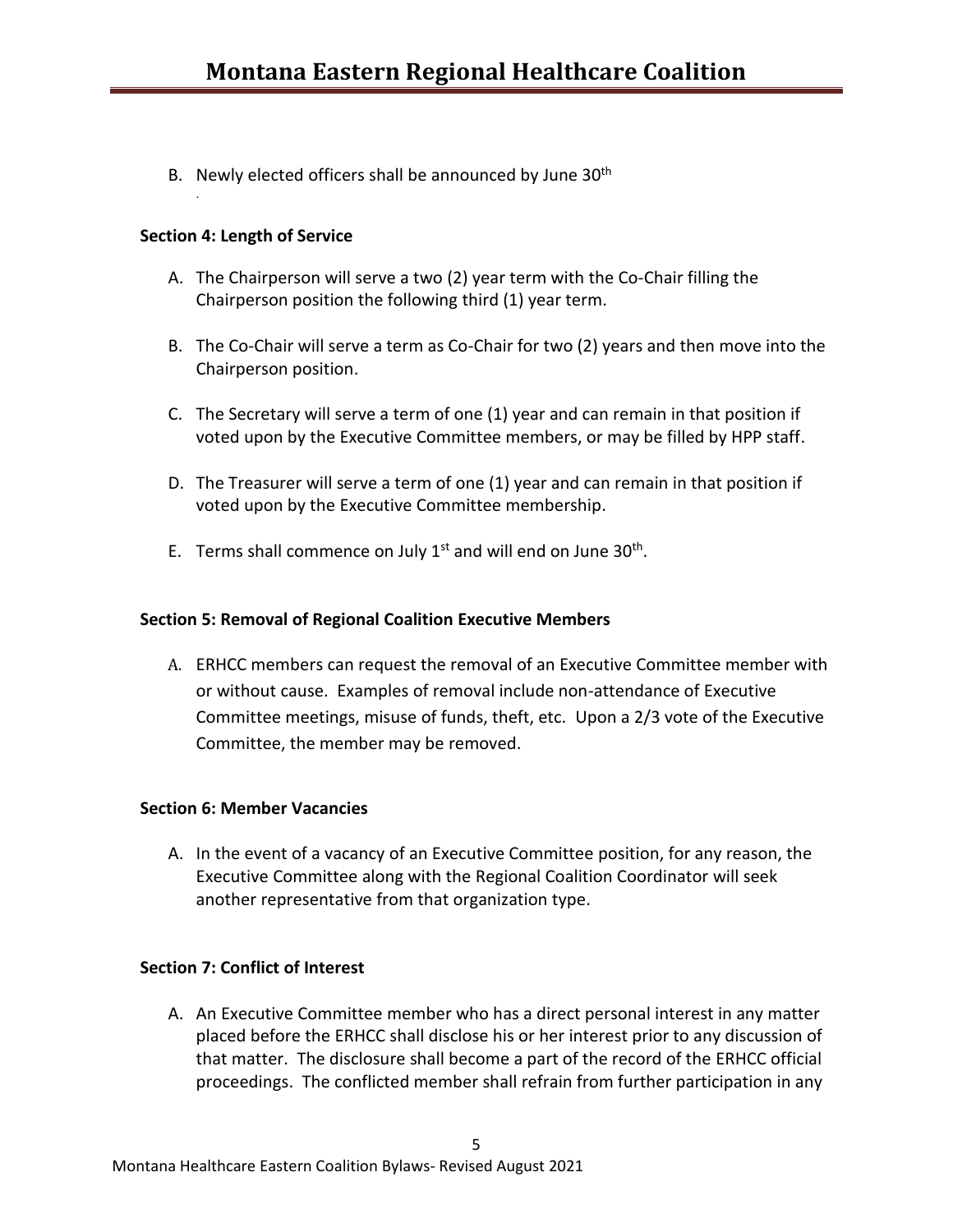action relating to the matter. The conflicted member shall also abstain from voting on funding requests on the matter.

#### **Section 8: Voting**

- A. Each Executive Committee member in good standing shall have one vote. If members are from the same entity, only one vote is allowed between those members.
- B. The Chairperson will refrain from voting unless there is a tie.
- C. A simple majority of the Executive Committee is considered a quorum and must be present to conduct business.
- D. Approval shall be determined by a simple majority.
- E. Virtual Voting is allowed. The chair shall put the question to a vote by restating the pending question and requesting the members to vote now. The word "vote" shall be in the subject line. (Example: Motion  $1 -$  Vote) The chair shall include the time frame/deadline for the vote. Members shall state, "I vote Yes," or "I vote No" in the first line of the response and use "Reply All".

#### **Section 9: Meeting Rules**

A. Meetings will be held following Roberts Rules of Order (current edition) and shall be used to guide the conduct of ERHCC meetings.

#### **Section 10: Bylaws Review and Amendment**

A. Bylaws will be reviewed annually and may be revised as needed. Bylaws, or portions of, can only be altered, amended, or repealed by the affirmative majority vote of the Executive Committee members.

#### **Section 11: Meetings**

- A. Executive Committee meetings will be open to the public with meeting announcements being published on the state website at least forty-eight (48) hours prior the ERHCC meeting.
- B. Executive Committee meetings will be scheduled quarterly at a minimum.

6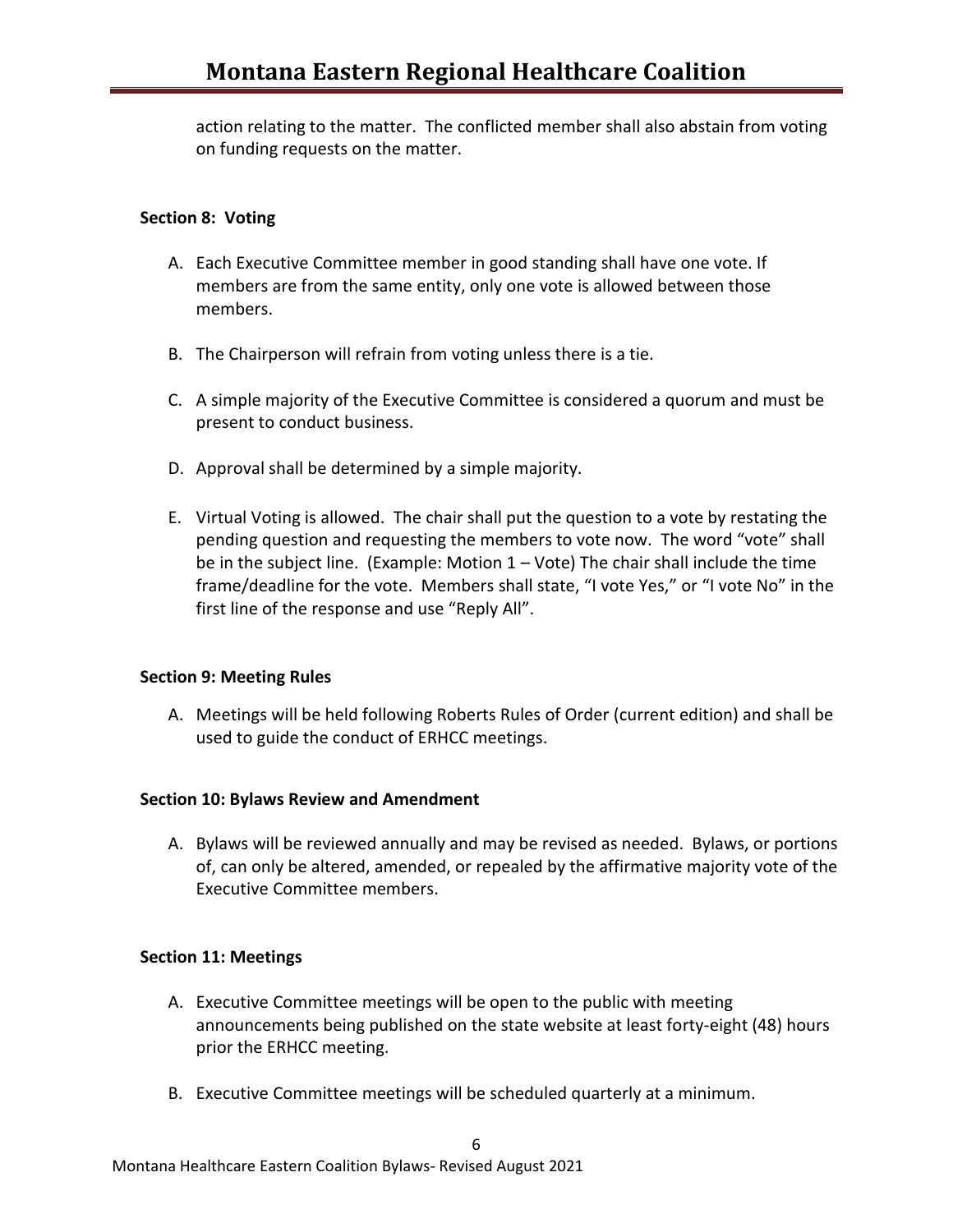- C. Agendas for all meetings of the Executive Committee shall be provided within five (5) business days prior to the meetings.
- D. Minutes will be recorded at each meeting by the Secretary and distributed prior to the next meeting.
- E. Meetings will be held at locations convenient for Executive Committee members. Electronic (virtual) meetings are allowed, if available.
- F. Emergency meetings may be convened at the request of an Executive Committee Member or the Montana Healthcare Preparedness Program made to the Chairperson provided that written notice is given to all active members with as much notice as possible to the proposed meeting stipulating the time, place, and objective of the meeting. No business may be transacted at an emergency meeting except that which is specified in the notice. A quorum must be available for any business to be binding.

#### **ARTICLE III: COALITION MEMBERSHIP**

#### **Section 1: Membership**

A. Membership to the EHRCC is open to all healthcare agencies and organizations within the regional geographic area that agree to work collaboratively on healthcare disaster and emergency preparedness and response activities while adhering to the MT DPHHS Hospital Preparedness Program/Public Health Emergency Preparedness (HPP/PHEP) Cooperative Agreement.

#### **Section 2: Eligible Organizations for Membership**

A. Eligible organizations include representatives from hospitals, long-term care, home care, emergency medical services, public health departments, emergency management, hospice, psychiatric residential treatment, surgery centers, urgent care, primary care, rehabilitation, community health, transplant centers, rural health clinics, federally qualified health centers, organ procurement, end stage renal disease facilities, and other healthcare agencies.

#### **Section 3: Membership Roster**

A. A membership roster of member organizations shall be maintained and updated by the Regional Coalition Coordinator and provided to the State of Montana Healthcare Preparedness Program. The roster will be an agenda item at a minimum of two (2)

7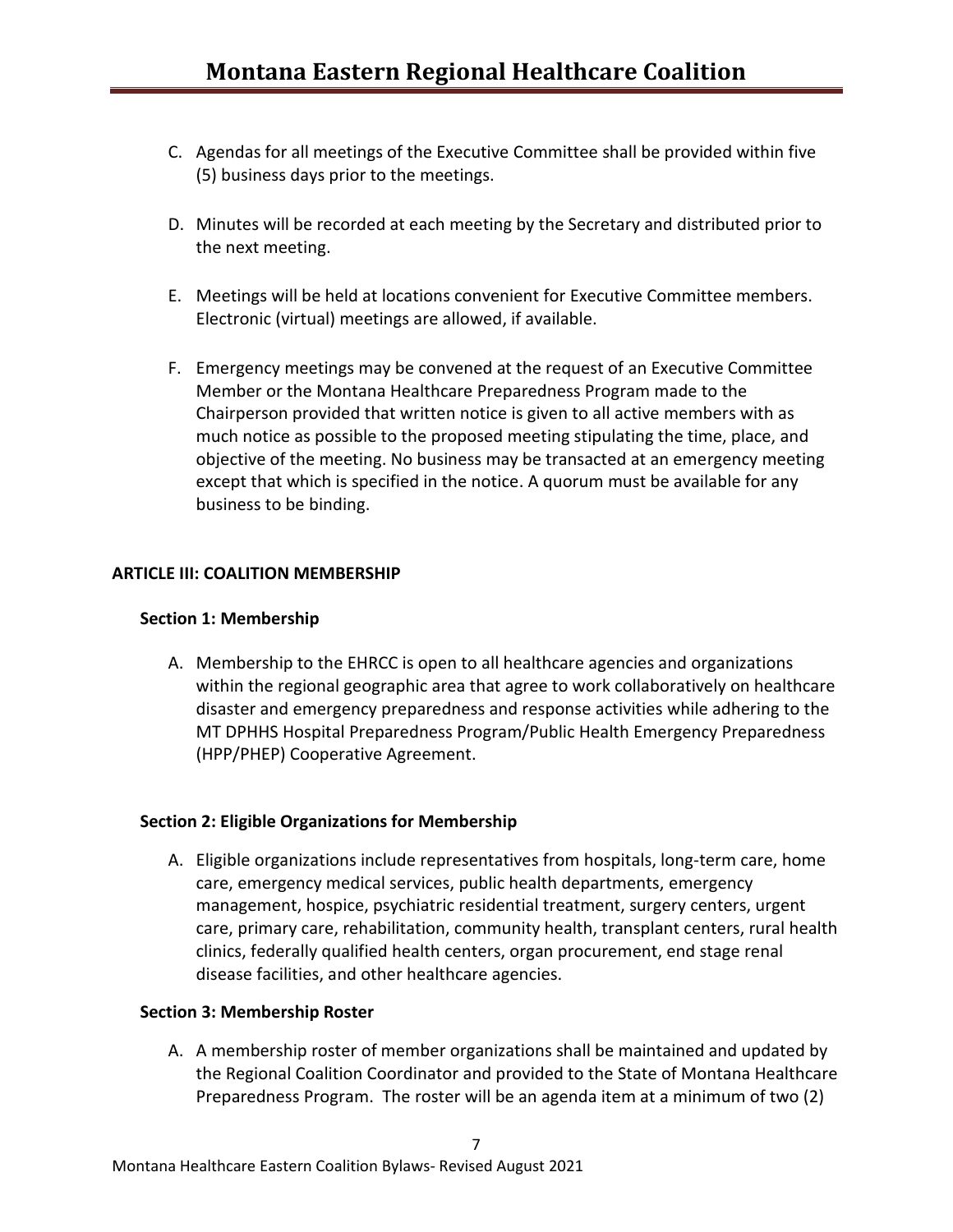ERHCC Executive Committee meetings to check for accuracy. The roster will be updated and attached to meeting minutes.

#### **Section 4: Membership Responsibilities**

- A. Attend biannual meeting in person or virtually.
- B. Participate in collaborative regional preparedness planning on behalf of their representative sector.
- C. Participate in the development of regional surge capacity plans, inter-organizational agreements, and collaborative emergency response plans.
- D. Contribute to meeting ERHCC priorities, goals, and contractual deliverables.
- E. Recruitment of other healthcare organizations to participate in the ERHCC.
- F. React to regional emergencies and disasters in collaboration with other members as in accordance with the Montana Mutual Aid document.
- G. Participate in sub-committees and workgroups as requested by members or individuals and organized under the umbrella of the ERHCC. These sub-committees and workgroups may exist and function temporarily or long-term, as needed.
- H. Participate in training and exercises.

#### **ARTICLE IV: FUNDING AND GRANTS**

#### **Section 1: Funding**

- A. Primary funding for the ERHCC comes through the US Department of Health and Human Services (HHS), Assistant Secretary for Prevention and Response's Hospital Preparedness Program (ASPR‐HPP).
- B. The HPP program will allocate funds to the ERHCC via the fiduciary agent, MHA, with the primary goal of developing collaborative system‐wide health and medical disaster preparedness, response, and recovery planning capabilities.
- C. This budget can be changed with majority vote by the Executive Committee.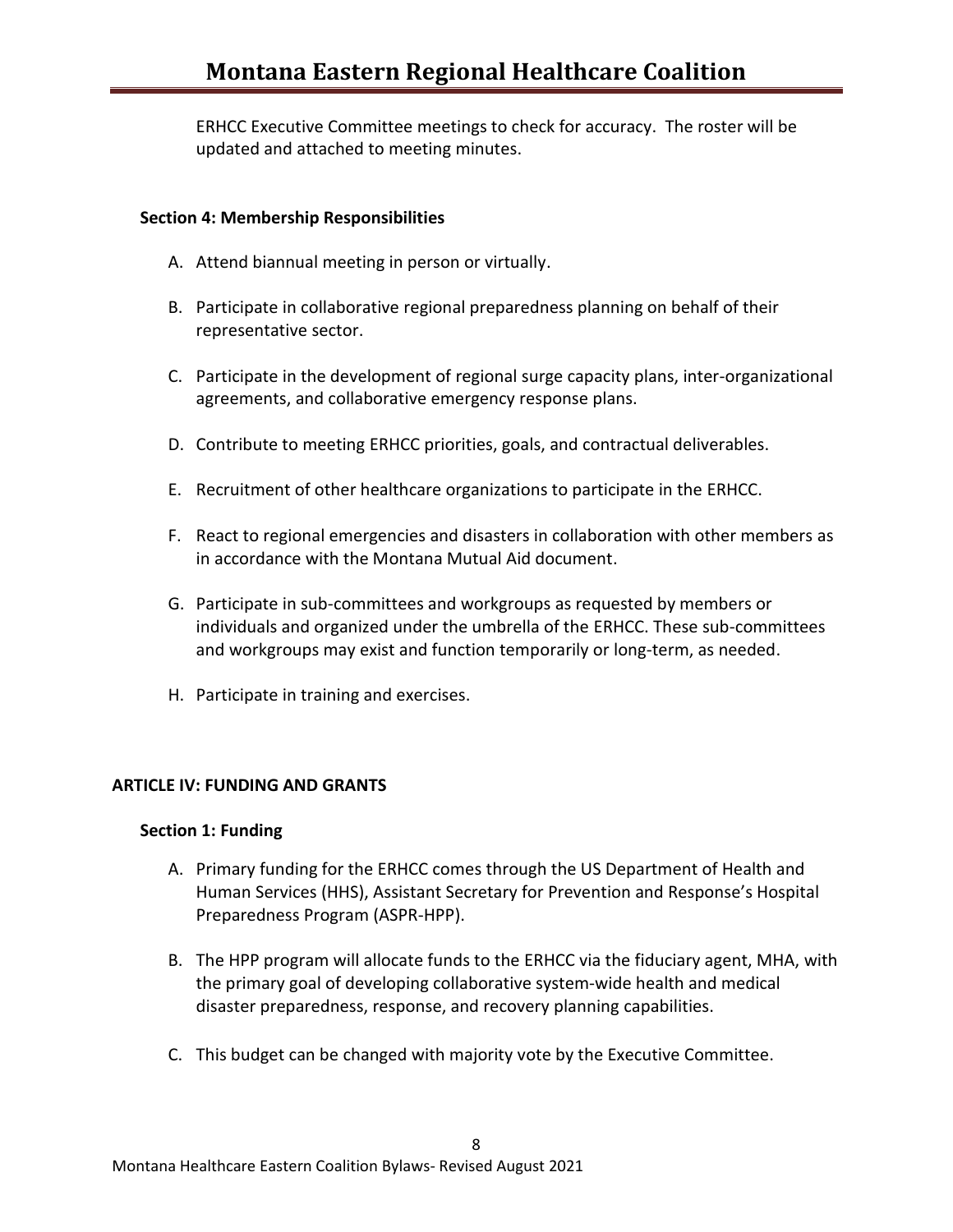#### **Section 2: Grants**

- A. To be eligible for grant funding, organizations must have a signed Letter of Commitment (LOC) ensuring executive involvement (**See Attachment 1**) and follow the outlined ERHCC Grant Guidelines (**see Attachment 2**).
- B. Approved grants must only be used for the benefit of the entire ERHCC.
- C. Grants cannot be used directly by a Public Health Department or Disaster and Emergency Services (DES). They are partner agencies eligible for their own grant programs.
- D. Any precedence of allowable or disallowable grants set by another Montana RHCC should be considered.
- E. If by March  $31^{st}$ , there is still grant money available with no foreseeable regional projects to spend the money, then remaining funds can become fungible. In this reference, fungibility relates to the remaining monies becoming interchangeable with other RHCCs. The region receiving the funds must have regional projects, unfunded grants, or the monies can be used for a statewide venture

#### **Section 3: Grant Approvals**

- A. Each Executive Committee member shall receive the grant application one (1) week prior to the next Executive Committee meeting. Each Executive Committee member shall have one vote.
- B. The Chairperson will refrain from voting unless there is a tie, and then he or she will be the final and deciding vote.
- C. Approval shall be determined by a simple majority of the Executive Committee.

#### **Section 4: Fiduciary Agent**

- A. The Fiduciary Agent for the ERHCC is the Montana Hospital Association (MHA).
- B. Montana DPHHS will move HPP monies to MHA by September 30 of each year.
- C. Any grant applications must be signed off by the Executive Committee Chairperson, Co-Chair and then sent to Montana HPP for validation before proceeding to MHA.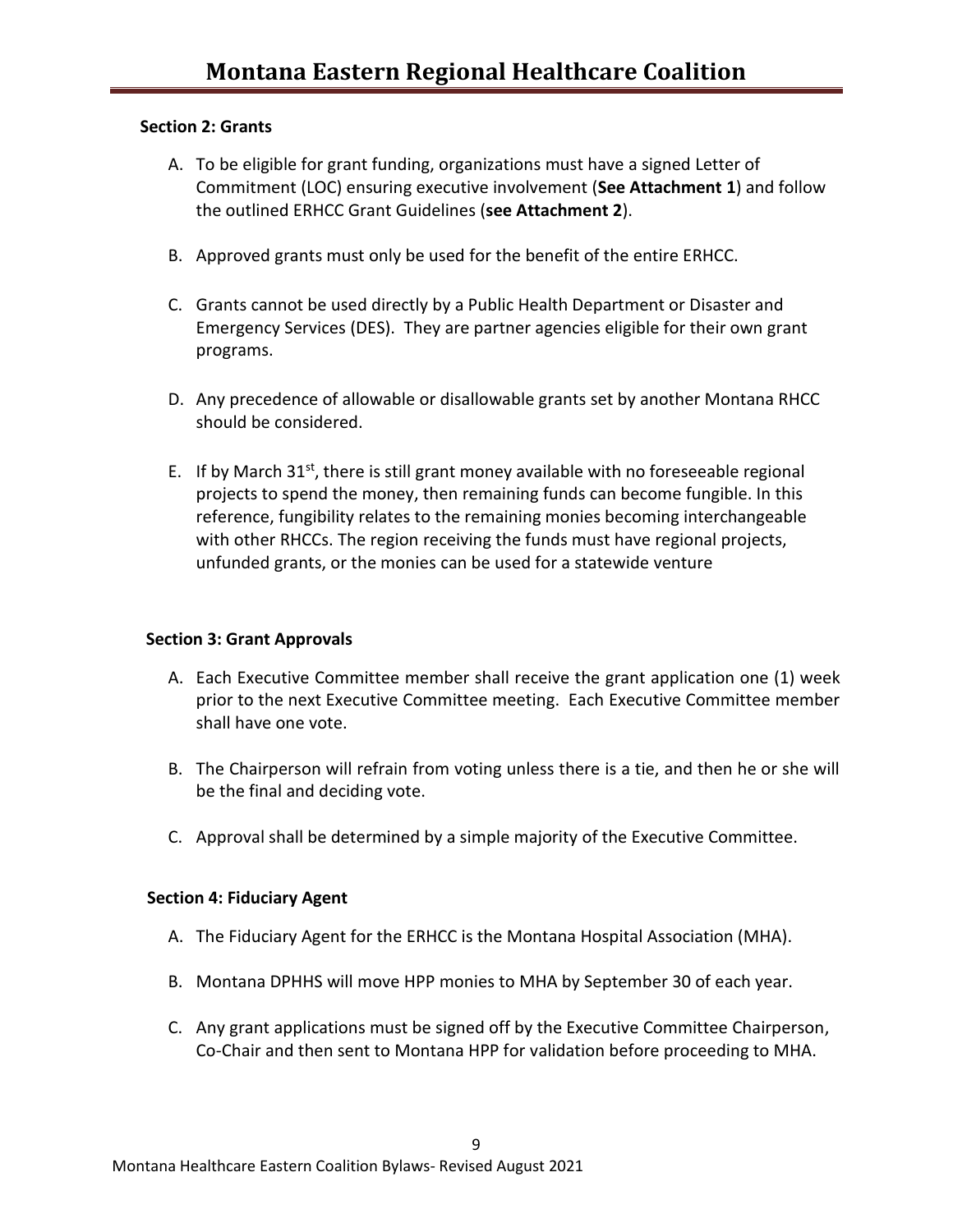D. For the coalition to be eligible for funding, the four core members must be represented on the committee: hospitals, emergency medical services, emergency management, and public health.

#### **ARTICLE V: STATE OF MONTANA HEALTHCARE PREPAREDNESS PROGRAM**

- A. Serve in an advisory role to the Executive Committee.
- B. Facilitate ERHCC meetings.
- C. Provide consultative and informed input into key decisions and ensure integrated planning similar to that of a multi-agency coordinating group.
- D. Serve as workgroup facilitators during ERHCC planning sessions and activities.
- E. Assemble, finalize, and submit all administrative documentation as required to appropriate agencies per Federal funding requirements (e.g., grants and plans).
- F. Assist in the coordination of exercises, evaluations and training at the local, regional, and state level.
- G. Receive grant funding requests from the ERHCC members and submit all ERHCC approved expenditures for payment as defined by the fiduciary contract.

#### **RECORD OF CHANGE:**

- First draft: January 2017
- Second draft: June 2017
- Third draft: August 2017
- Final: September 2017
- Revised: July 2018
- Revised: December 2018
- Final January 2019
- Revised August 2019
- Revised August 2021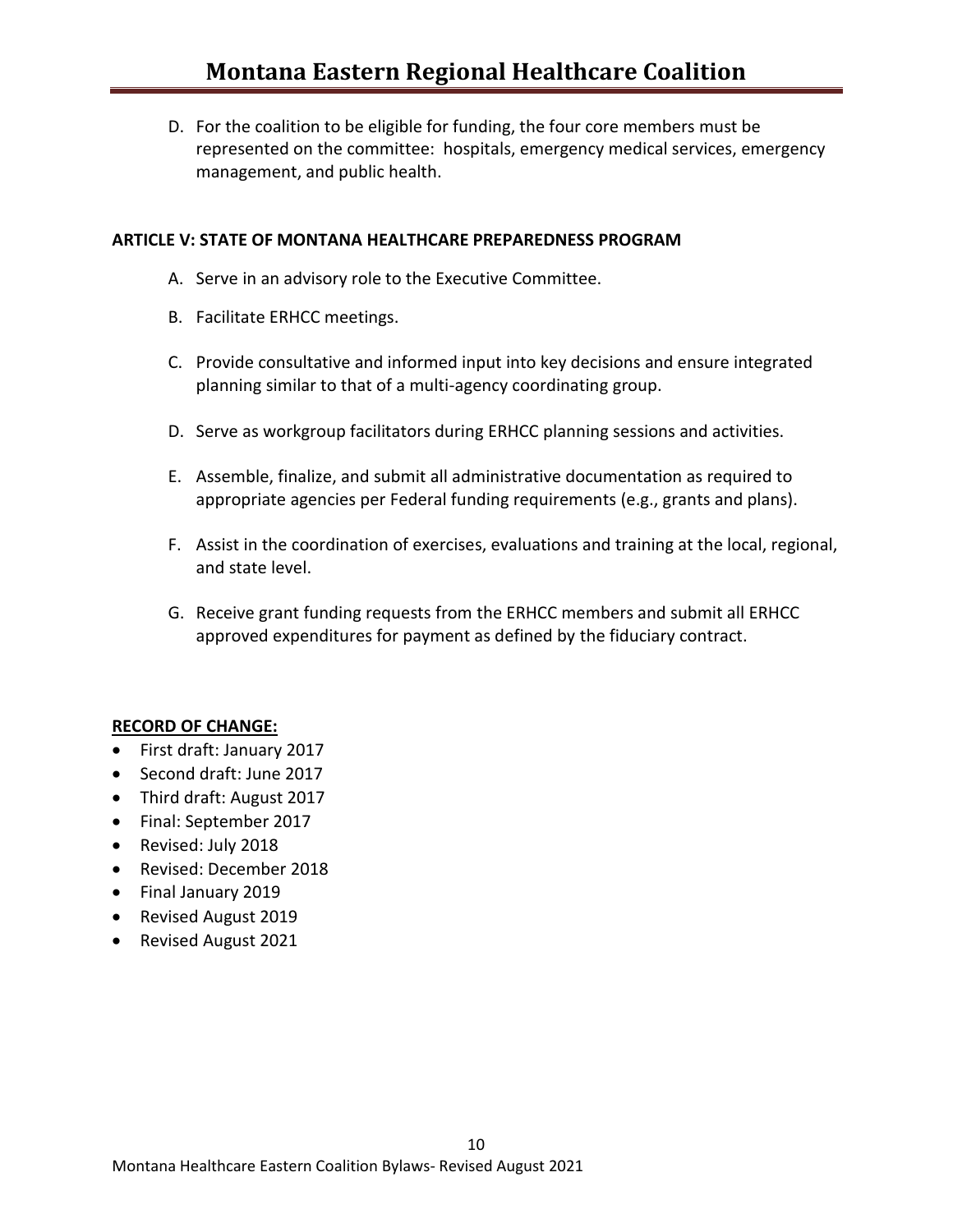#### **SIGNATURE PAGE**

#### WE, THE UNDERSIGNED MEMBERS OF THE MONTANA EASTERN REGIONAL HEALTHCARE COALITION EXECUTIVE COMMITTEE, HAVE **APPROVED** THE BY-LAWS.

| Peter Leyva - Chair  | Clay Lammers - Co-Chair |
|----------------------|-------------------------|
| Todd Opp - Secretary | Cindia Ellis            |
| Julia Brodhead       | Deborah French          |
| Lois Leibrand        | Heidi Visocan           |
| <b>Bridget Norby</b> | <b>Jeff Gates</b>       |

#### **ACCEPTED AND APPROVED ON BEHALF OF THE STATE OF MONTANA HEALTHCARE PREPAREDNESS PROGRAM**

\_\_\_\_\_\_\_\_\_\_\_\_\_\_\_\_\_\_\_\_\_\_\_\_\_\_\_\_\_\_\_\_\_\_\_\_\_\_\_\_\_\_\_\_\_\_\_\_\_\_\_\_\_\_\_\_\_\_\_\_\_\_\_\_\_\_\_\_\_\_\_\_\_

\_\_\_\_\_\_\_\_\_\_\_\_\_\_\_\_\_\_\_\_\_\_\_\_\_\_\_\_\_\_\_\_\_\_\_\_\_\_\_\_\_\_\_\_\_\_\_\_\_\_\_\_\_\_\_\_\_\_\_\_\_\_\_\_\_\_\_\_\_\_\_\_\_

Don McGiboney

Cindee McKee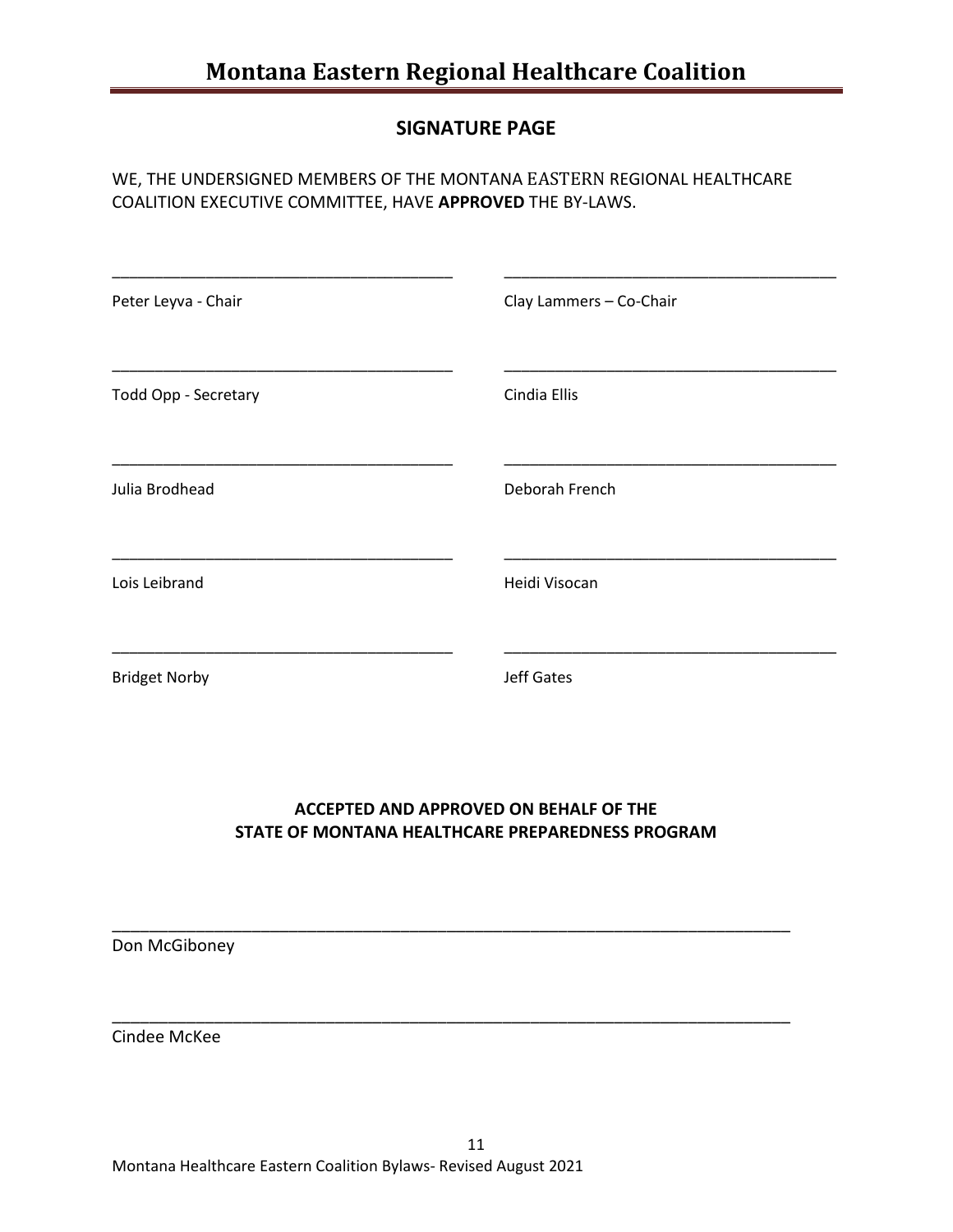# **Attachment 1**

### **Montana Regional Healthcare Coalition Letter of Commitment**

By signing this letter of commitment and participating in the Montana Hospital Preparedness Program FY21/22 Awards this facility will:

- 1. Utilize award funds in accordance with federal guidelines and will maintain files of all purchases that will be available upon request during site visits from a representative of the Montana Healthcare Preparedness Program (HPP) office.
- 2. Participate in the Annual Coalition Surge Test (CST), if tasked.
	- ❖ Must submit documentation of executive participation in AAR/IP and Hot-Wash after an exercise.
- 3. Participate in Semi-Annual Redundant Communication Exercises initiated by the MT HPP Office.
- 4. Implement and maintain the 11 components of the National Incident Management Systems (NIMS).
- 5. Participate in EMResource Data Collection and bed availability exercises as initiated by the MT HPP Office.
- 6. Participate in Montana Healthcare Mutual Aid System (MHMAS) Exercises as initiated by the MT HPP Office.
- 7. Participating in sharing Essential Elements of Information (EEI) [https://PHEP.formstack.com/forms/system\\_status\\_report\\_hics\\_251](https://phep.formstack.com/forms/system_status_report_hics_251)
- 8. Submit a copy of your facility's Evacuation Plan to the MT HPP Office by June 30, 2022.
- 9. Submit a copy of your facility's Mass Casualty/Surge Plan to the MT HPP Office by June 30, 2022.
- 10. Hospitals must ensure that they are prepared to receive, stabilize, and manage pediatric patients. More information can be obtained at <http://dphhs.mt.gov/publichealth/emsts/emsc>
- 11. Hospitals must collaborate with local Public Health to develop policies and procedures for implementing Facility Closed Point of Dispensing (POD) and provide copies to the MT HPP Office.
- 12. Attend Local Emergency Planning Committee (LEPC) meetings, Tribal Emergency Response Commission (TERC), or local Emergency Support Function (ESF)-8 meetings.
- 13. Incorporate Access and Functional needs populations into the facility Emergency Operations Plan (EOP) to include Family Reunification procedures utilizing emPOWER data and Social Vulnerability Index provided by the MT HPP Office every 6 months.
- 14. Participating in Regional Healthcare Coalition Meetings as scheduled.
- 15. Share upcoming exercises with the ERHCC/MT HPP Office.
- 16. Develop, maintain, and improve understanding of Infection Prevention Program.
- 17. Submit an End of Year Report by July 30, 2022.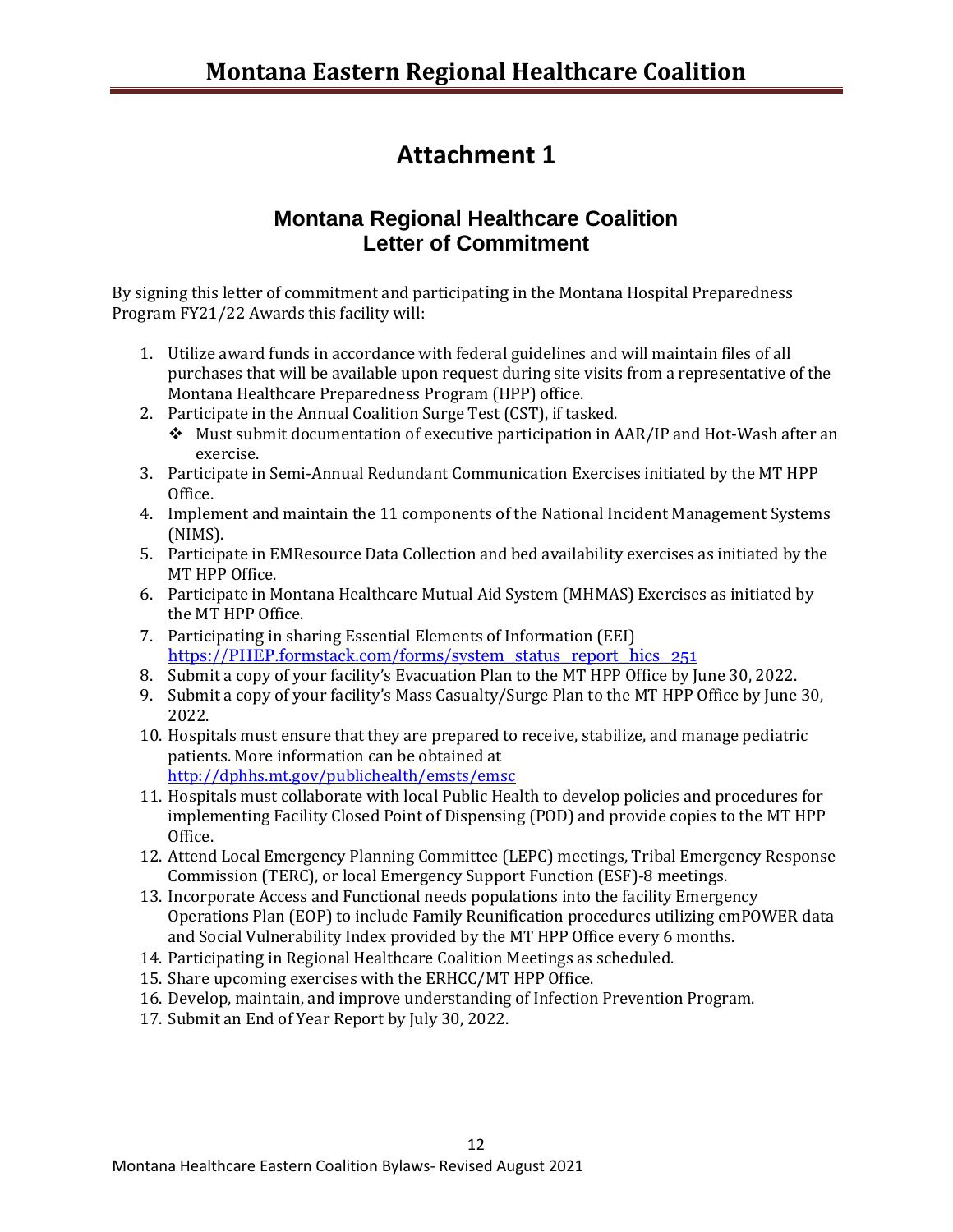# **Attachment 1 (Continued)**

# **FY 2021/2022 Hospital Preparedness Program Letter of Commitment**

**We understand that participation in the Montana Hospital Preparedness Program FY2021/22 Awards requires participation in the above listed grant deliverables.**

\_\_\_\_\_\_\_\_\_\_\_\_\_\_\_\_\_\_\_\_\_\_\_\_\_\_\_\_\_\_\_\_\_\_\_\_\_\_\_\_\_\_\_\_\_\_\_\_\_\_\_\_\_\_\_\_ CEO/Administrator Name Printed

\_\_\_\_\_\_\_\_\_\_\_\_\_\_\_\_\_\_\_\_\_\_\_\_\_\_\_\_\_\_\_\_\_\_\_\_\_\_\_\_\_\_\_\_\_\_\_\_\_\_\_\_\_\_\_\_ \_\_\_\_\_\_\_\_\_\_\_\_\_\_\_\_\_\_\_\_\_\_\_\_\_\_ **(Signature) (DATE)**

\_\_\_\_\_\_\_\_\_\_\_\_\_\_\_\_\_\_\_\_\_\_\_\_\_\_\_\_\_\_\_\_\_\_\_\_\_\_\_\_\_\_\_\_\_\_\_\_\_\_\_\_\_\_\_\_ Facility Emergency Planner Name Printed

**(Signature) (DATE)**

\_\_\_\_\_\_\_\_\_\_\_\_\_\_\_\_\_\_\_\_\_\_\_\_\_\_\_\_\_\_\_\_\_\_\_\_\_\_\_\_\_\_\_\_\_\_\_\_\_\_\_\_\_\_\_\_ \_\_\_\_\_\_\_\_\_\_\_\_\_\_\_\_\_\_\_\_\_\_\_\_\_\_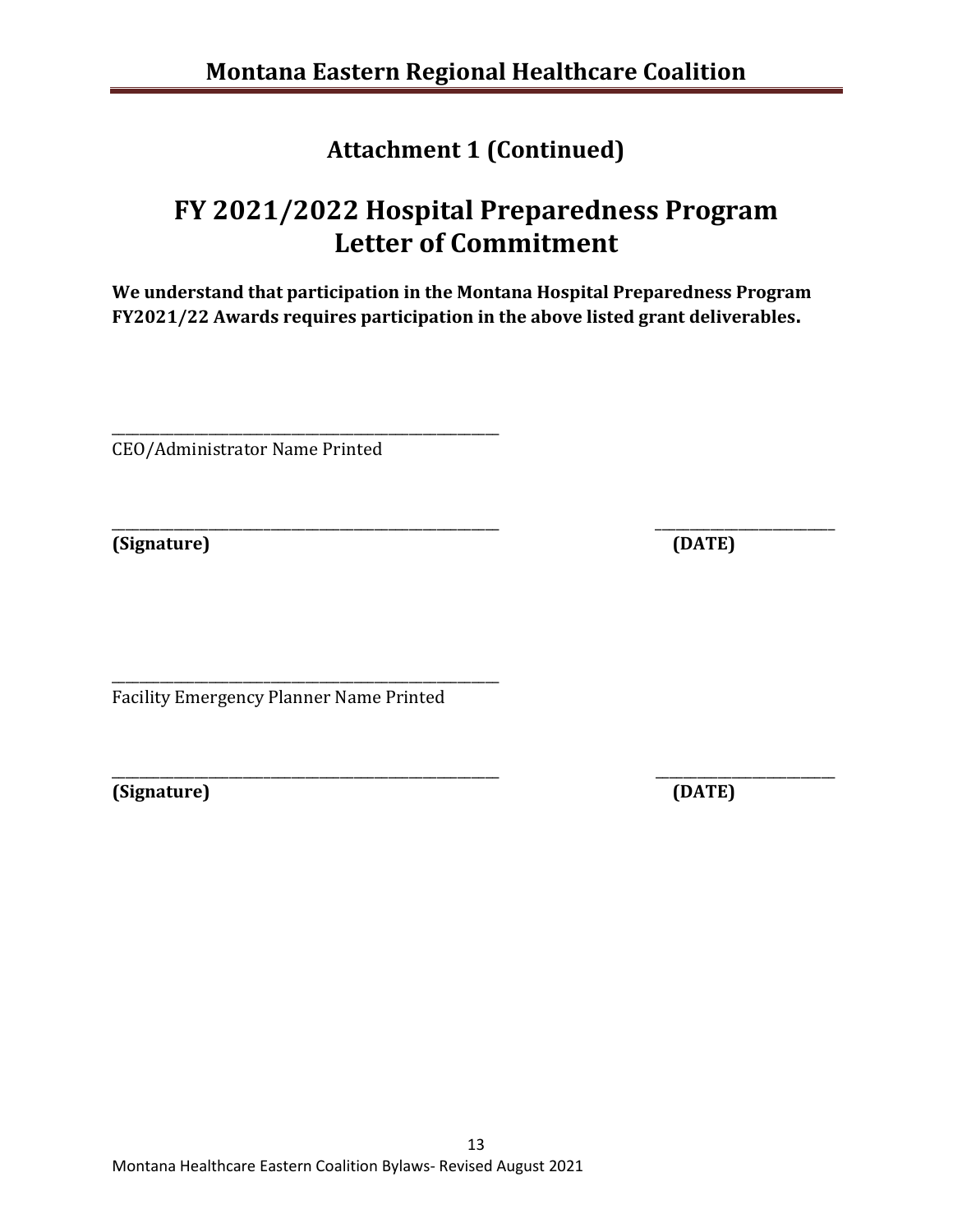## **Attachment 2**

# **Eastern Regional Healthcare Grant Guidelines**

#### **Instructions for ERHCC grant applications:**

Grant project period is from July 1, 2021 to June 30, 2022.

Grant Applications must be submitted no later than March 31, 2022, although there are no guarantees grant monies will still be available.

All approved grant monies must be obligated by June  $30<sup>th</sup>$ . If not, grant monies can be requested to be returned to issue to other grant applications. Extensions can be offered on a case by case basis.

Grants Applications are applicable to the following organization categories: Hospitals, Ambulatory Surgical Centers (ASCs), Hospices, Psychiatric Residential Treatment Facilities (PRTFs), All-Inclusive Care for the Elderly (PACE), Transplant Centers, Long-Term Care (LTC) Facilities, Intermediate Care Facilities for Individuals with Intellectual Disabilities (ICF/IID), Hospice, Home Health Agencies (HHAs), Comprehensive Outpatient Rehabilitation Facilities (CORFs), Critical Access Hospitals (CAHs), Clinics, Rehabilitation Agencies, Public Health Agencies as Providers of Outpatient Physical Therapy and Speech-Language Pathology Services, Community Mental Health Centers (CMHCs),Organ Procurement Organizations (OPOs), Rural Health Clinics (RHCs) and Federally Qualified Health Centers (FQHCs), End-Stage Renal Disease (ESRD) Facilities, and Emergency Medical Services (EMS).

The following are proposed initiatives and focus areas from the Office of the Assistant Secretary for Preparedness and Response (ASPR). If your grant request touches on one or several of the initiatives, there is a better chance of approval.

- o Medical Surge
- o Patient Transportation
- o Evacuation Plans
- o Coordinating Medical Resources
- o Health Surveillance
- o Information Sharing
- o Building Situational Awareness
- o Improved Alerting and Communication
- o Bed Availability
- o Patient Tracking
- o Networking Opportunities with Stakeholders